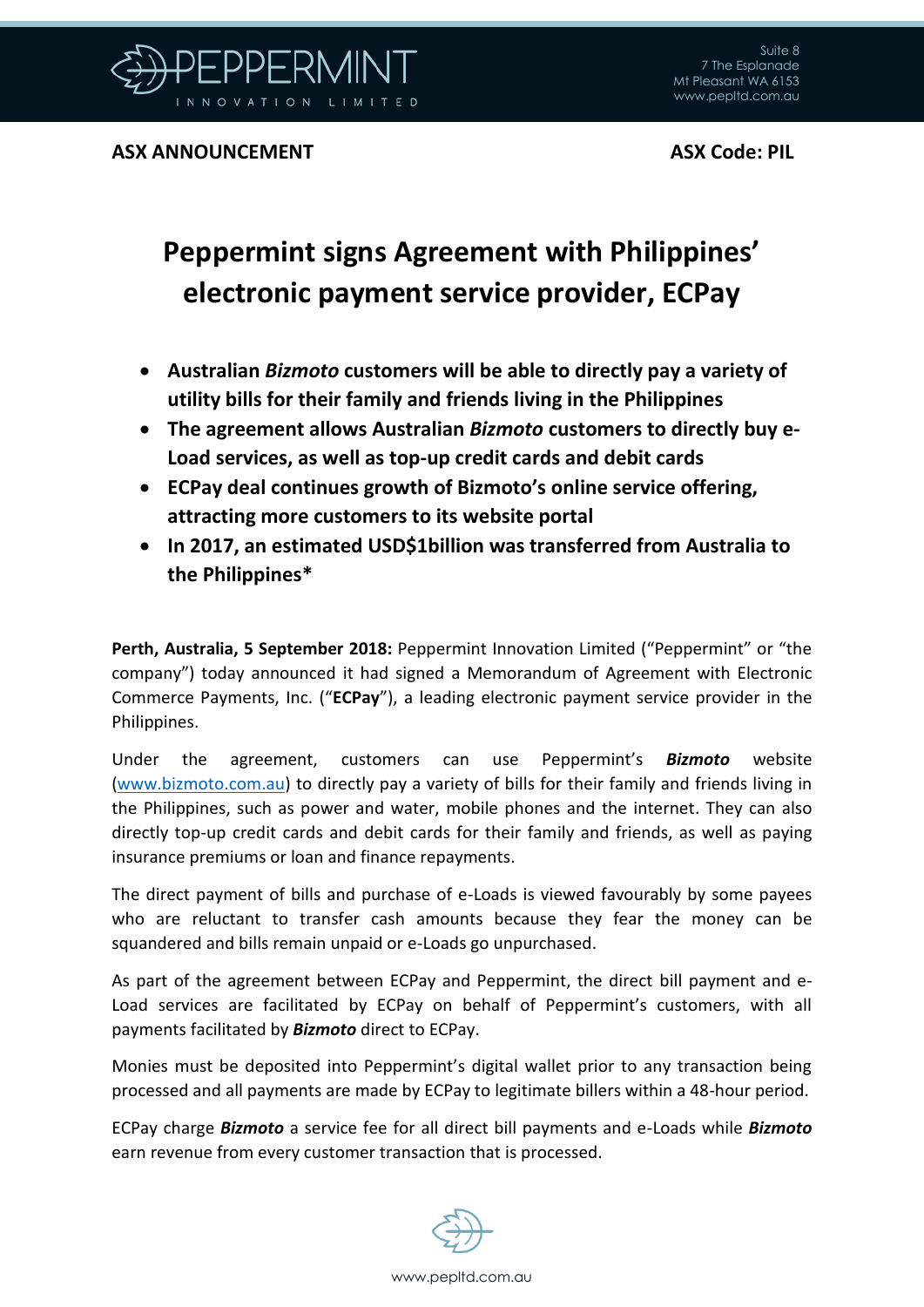

**Peppermint Innovation Limited Managing Director and CEO Chris Kain said:** "Our agreement with ECPay further strengthens our *Bizmoto* service offering here in Australia, providing customers with a seamless process to make direct bill payments or purchase e-Loads on behalf of family and friends in the Philippines.

"Some *Bizmoto* customers have said they want peace of mind knowing the monies they have transferred go directly to the intended biller. The ECPay arrangement delivers on that request.

"We look forward to working closely with ECPay with a view to developing other revenuegenerating opportunities for our *Bizmoto* agent base that potentially leverages off ECPay's bricks and mortar outlets."

Peppermint is building Bizmoto to provide global money remittance services, starting with remittances between Australia and the Philippines where in 2017 it was an estimated USD\$1 billion were transferred between the two countries\*.

According to World Bank figures in 2016, people living abroad sent an estimated US\$574 billion back to their home countries~, while during the same year US\$16.184 billion in remittances was sent from Australia to other countries around the world+.

These figures are predicted to increase substantially with the World Bank forecasting global remittances will top US\$616 billion in 2018^ and increase to approximately US\$640 billion in 2019^.

The agreement with ECPay comes just five weeks after Peppermint signed a partnership agreement with Direct Agent 5, Inc – one of the Philippines leading non-bank remittance payout providers.

The DA5 agreement allows Bizmoto to use DA5's 1000+ locations in the Philippines as trusted remittance payout providers for its customers, while allowing DA5 to use Bizmoto's online remittance platform to payout money transfers to Australia.

[\(http://www.worldbank.org/en/topic/migrationremittancesdiasporaissues/brief/migration-remittances-data\)](http://www.worldbank.org/en/topic/migrationremittancesdiasporaissues/brief/migration-remittances-data) ^Source: World Bank, Migration and Development Brief 28: 1. Trends in Global Remittance Flows, October 2017

~Source: Pew Research Center analysis of World Bank and CIA World Factbook data, accessed on 25 January, 2018. +Source: World Bank 2016 Bilateral Remittance Matrix, accessed 6 December, 2017.

**ENDS**



<sup>\*</sup>The World Bank, Bilateral Remittance Matrix 2017, released in April 2018